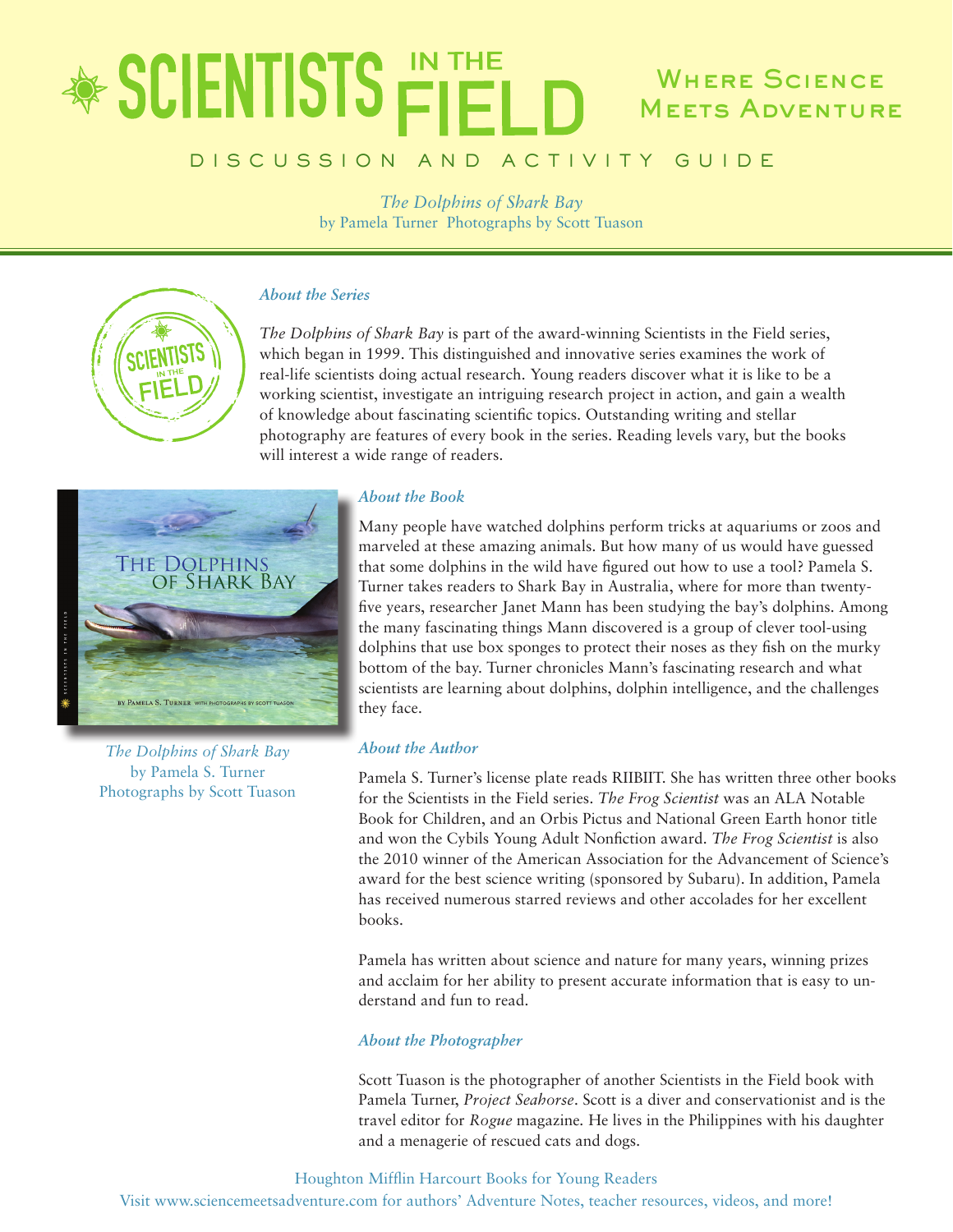### *Pre-Reading Activities*

Bring in some tools or objects that students may not recognize, ideally enough to supply each student with his or her own tool. Have students spend about five minutes or so writing down the purpose of their object. Then have the class form groups of about three or four students to a group. Have the groups decide together what the function is of all the tools for the students in the group. Compare these to the individual definitions. When all the groups are done, share the actual function of the tool. Compare the individual definitions with the group definitions with the actual purpose. Discuss how humans develop new tools.

Watch a group of people doing the same thing, like watching a sporting event or eating or reading. What do all the people do that is the same? What are some of the most obvious differences? As you watch, are you able to determine whether some are better at watching or eating or reading? Explain why or why not. Now watch a group of ants and try to make similar evaluations about their actions. Watch a group of fish or other small animals. Is it possible to evaluate whether individual animals within a group are more capable than others?

### *Discussion Questions*

Is it possible to compare the intelligence of different species? Is it even possible to rank creatures by their intelligence when they are the same species? Is it true that the bigger the brain is, the smarter the creature? Would this mean that males are smarter than females?

Is it fair for humans to assess the intelligence of another animal when we are not even convinced that we can accurately measure our own intelligence? Is intelligence capacity something that is hardwired into us at birth or does our experiences factor into the equation?

If we looked at any group of animals, could we determine whether some of those animals are better at being that animal than others? In other words, are some cats better at being a cat than other cats?

What behaviors are indicative of a good mother of any given species?

We can easily come up with standards for humans and their occupations or responsibilities, but can we come up with standards to suggest that some dolphins are better hunters than others? What about squirrels or sparrows or grasshoppers?

What tools do you typically use every single day? Pick a few of these tools to discuss and examine the process for inventing the tool. Are there tools that you or someone you know just can't seem to master? Explain. Why do some folks use tools and others do not?

What is the difference between, say, a soccer ball and a hammer? Does that difference change when we use the object in a different way, for example, using the soccer ball to knock down an item stuck in a tree and using the hammer to tap out a tune?

How do you suppose animals figure out how to make tools? Can you invent a new word or suggest an invention that needs to be created?

Professor Jeanne Altmann discovered the importance of paying attention to the quiet, docile grooming behavior of baboons to understand baboon social structure, which Janet Mann used as a model for studying wild dolphin behavior. What small, quiet human behaviors, if any, mean more to our understanding of other humans than the loud, boisterous fights and quarrels we see on reality television shows or even in the lunchroom?

Since we do not live in the ocean, how can we be sure that our conclusions about the animal behavior of ocean animals is accurate? We have the ability, on land, to use binoculars and other tools. Our ability to see in the ocean is much more limited. How does the difference in visibility impact our understanding?

### *Applying and Extending Our Knowledge*

On page 5, we see a chart comparing the relative brain sizes of five mammals, including humans. According to this chart, humans have the largest brain-to-body ratios of any of these mammals. The implication is that these other four mammals serve as a range from the smartest mammal (us) down to the

Houghton Mifflin Harcourt Books for Young Readers Visit www.sciencemeetsadventure.com for authors' Adventure Notes, teacher resources, videos, and more!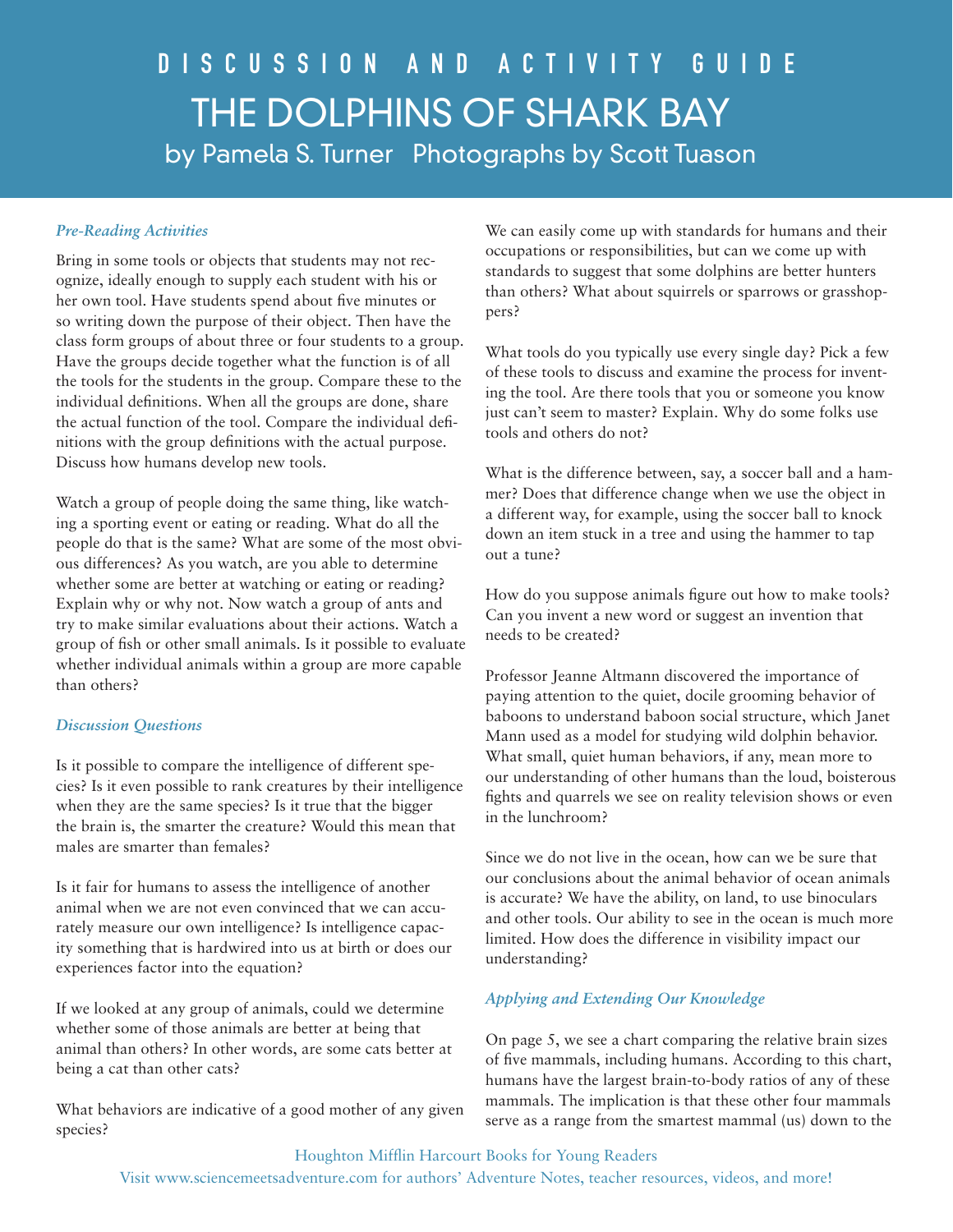mammal (cat) with average intelligence. Scientists calculate EQ by using the brain and body weights of a large number of mammals to come up with an average brain-to-body ratio, which is set at 1.0. If an animal (bottlenose dolphin) has an EQ of 4.1, that means its brain is four times larger than what we would expect based on its body size.

EQ requires fairly complex calculations. Although less sophisticated than EQ, students can also examine the relative "braininess" of different species using a simpler calculation: the ratio of average brain weight of a species to its average body weight.

- Develop a chart of simple brain-to-body-weight ratios for the mammals in the chart on page 5. Add to your chart by including brain-to-bodyweight ratios for non-mammal species such as birds, reptiles, fish, amphibians, and octopuses. Rework the chart to reflect these new additions from the largest brain-to-body-weight ratio to the smallest. What does this new chart suggest? Are there any surprises?
- Even when we compare different species in this way, do we have enough evidence to speak definitively about "intelligence"?
- How confident can we be about our brain-tobody-weight ratio comparisons when comparing animals, like birds and mammals, from widely different evolutionary lineages?

### Common Core Connections

CCSS.ELA-Literacy.RST.6-8.7 Integrate quantitative or technical information expressed in words in a text with a version of that information expressed visually (e.g., in a flowchart, diagram, model, graph, or table).

CCSS.ELA-Literacy.WHST.6-8.7 Conduct short research projects to answer a question (including a self-generated question), drawing on several sources and generating additional related, focused questions that allow for multiple avenues of exploration.

We are introduced to the word *cetacean* on page 6: "Yet

somehow, in a brilliant stroke of cetacean innovation, Shark Bay dolphins have discovered how to use a sponge as a tool."

- Prepare an online presentation defining the word *cetacean* and showing viewers representatives of all the different types of cetaceans.
- In the presentation, make sure to explain the difference between dolphins and porpoises.
- Make a map showing where various types of cetaceans live, including the Shark Bay dolphins.
- Make a set of cards showing the type of cetacean, its range, what it eats, threats to the animal, and other interesting facts.
- Prepare a poster or an online presentation distinguishing dolphins from porpoises.
- Prepare a map showing the ranges of cetaceans. How many live in each area?
- Are there differences in habitat, diet, behavior, etc. of the different dolphin subspecies?
- • Find and watch segments from the *Flipper* television program or watch the *Flipper* movie. Compare the dolphin behaviors and characterizations from the video to what you have learned in the book. Prepare the Snopes entry for readers wondering what the truth is about these movies. See Snopes.com for samples of how this organization presents information about rumors and truth.

Shark Bay is 3,900 square miles! The map on page 3 may not provide readers with an appreciation for the size of this area.

- Have students compare 3,900 square miles to their state. Make a to-scale overlay that shows the shape of Shark Bay compared to their state. If Shark Bay was put in their state, how much of the state would it encompass?
- Shark Bay is bigger than two states. It has a coastline that is 1,500 kilometers. Convert this to miles. Make a map that shows your school. If you drove 1,500 kilometers, where would you be? Use a compass and put the point on the location of your school and draw a circle showing how far 1,500 kilometers would be in any direction.

### Houghton Mifflin Harcourt Books for Young Readers

Visit www.sciencemeetsadventure.com for authors' Adventure Notes, teacher resources, videos, and more!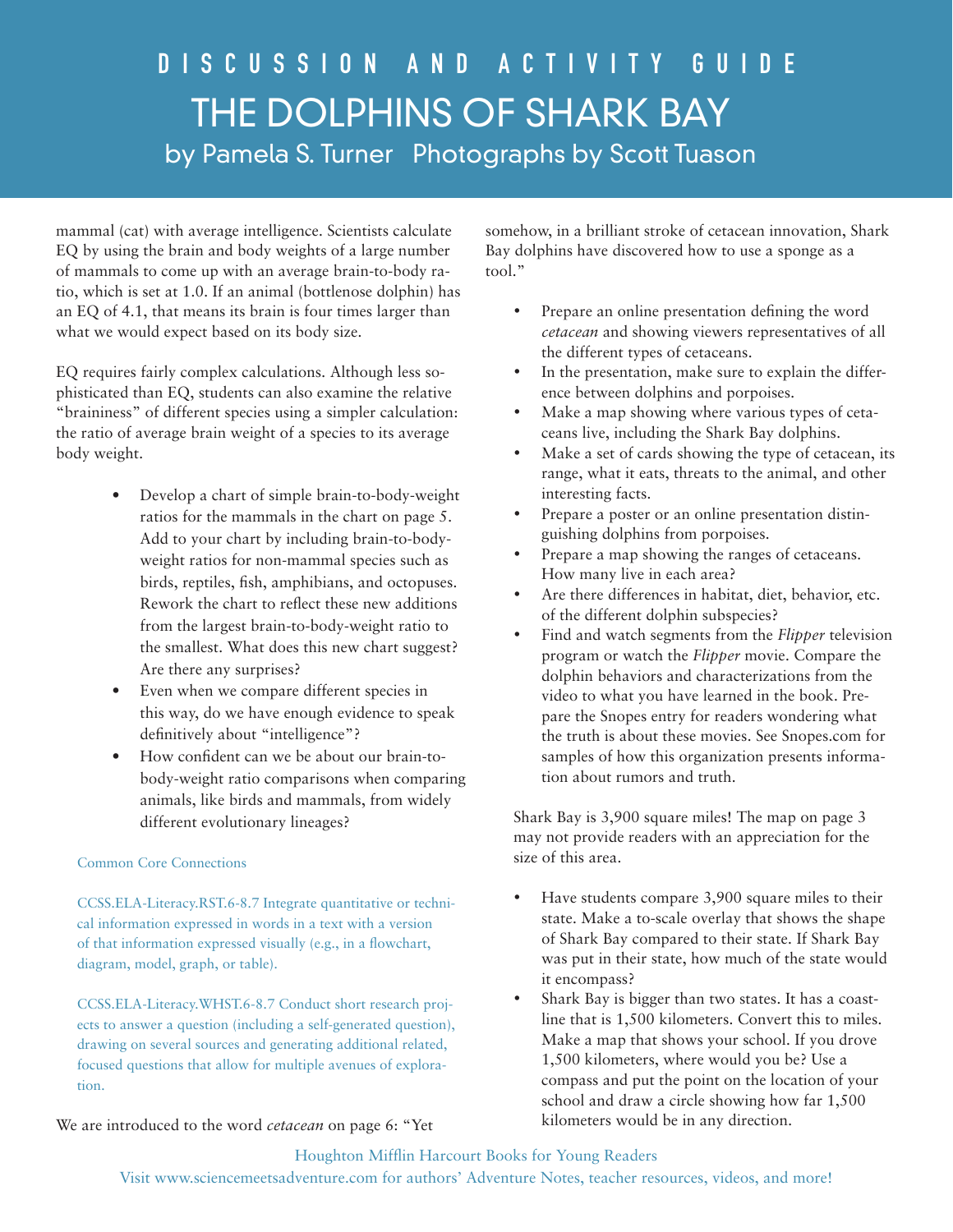### Common Core Connections

CCSS.ELA-Literacy.RI.6.4 Determine the meaning of words and phrases as they are used in a text, including figurative, connotative, and technical meanings.

CCSS.ELA-Literacy.RI.6.7 Integrate information presented in different media or formats (e.g., visually, quantitatively) as well as in words to develop a coherent understanding of a topic or issue.

CCSS.ELA-Literacy.SL.6.5 Include multimedia components (e.g., graphics, images, music, sound) and visual displays in presentations to clarify information.

CCSS.ELA-Literacy.RST.6-8.7 Integrate quantitative or technical information expressed in words in a text with a version of that information expressed visually (e.g., in a flowchart, diagram, model, graph, or table).

CCSS.ELA-Literacy.WHST.6-8.7 Conduct short research projects to answer a question (including a self-generated question), drawing on several sources and generating additional related, focused questions that allow for multiple avenues of exploration.

CCSS.ELA-Literacy.RST.6-8.9 Compare and contrast the information gained from experiments, simulations, video, or multimedia sources with that gained from reading a text on the same topic.

CCSS.ELA-Literacy.W.6.8 Gather relevant information from multiple print and digital sources; assess the credibility of each source; and quote or paraphrase the data and conclusions of others while avoiding plagiarism and providing basic bibliographic information for sources.

On page 7, Turner writes, "*If a human invades the water near a wild dolphin, the animal will either bolt or (less likely) stop and stare. Neither is helpful if you want to see normal dolphin behavior.*"

Without violating anyone's privacy, observe family or friends or other students when they are not aware of your presence. Record what they are doing. After observing for several minutes, tell the person what

you observed them doing (again, do not violate privacy and do use common sense). Ask them to repeat that action. Let them know that you plan to watch them. Did the person repeat the action exactly the same as the first time? Discuss.

- Have the teacher walk around and listen to each group discussing the observations from the activity above. Think about your own behavior. Does your reaction or behavior change when the teacher is observing?
- Think about a time when you or someone you know was singing to themselves. Sing that same song to classmates (if you dare). Why are so many people unwilling to be observed doing something they enjoy in solitude? Now apply this discussion to the difficulties determining what comprises natural dolphin behavior.
- Watch a wild, healthy bird on your school grounds. How close are you able to get to the bird before it is aware of your presence? What happens? Assuming that your bird was not one like a pigeon, socialized to be more tolerant of humans, how long did it take the bird to become aware of your presence? Did the bird immediately fly away? What was the bird doing before it noticed your presence?
- Try setting up a bird feeder and repeating the last activity. Discuss whether or not watching birds on a feeder represents natural behaviors of birds in the wild.
- Videotape a pet that is not sleeping and also NOT paying attention to you. After a short time, make the pet aware of your presence without calling the animal. Record the action and discuss the change in behavior. Record your pet when it knows you are watching. Compare this video with the one shot while the animal was not aware that you were watching. Compare watching birds or other animals with the difficulties Turner describes on page 7.

### Common Core Connections

CCSS.ELA-Literacy.WHST.6-8.7 Conduct short research projects to answer a question (including a self-generated question), drawing on several sources and generating additional related,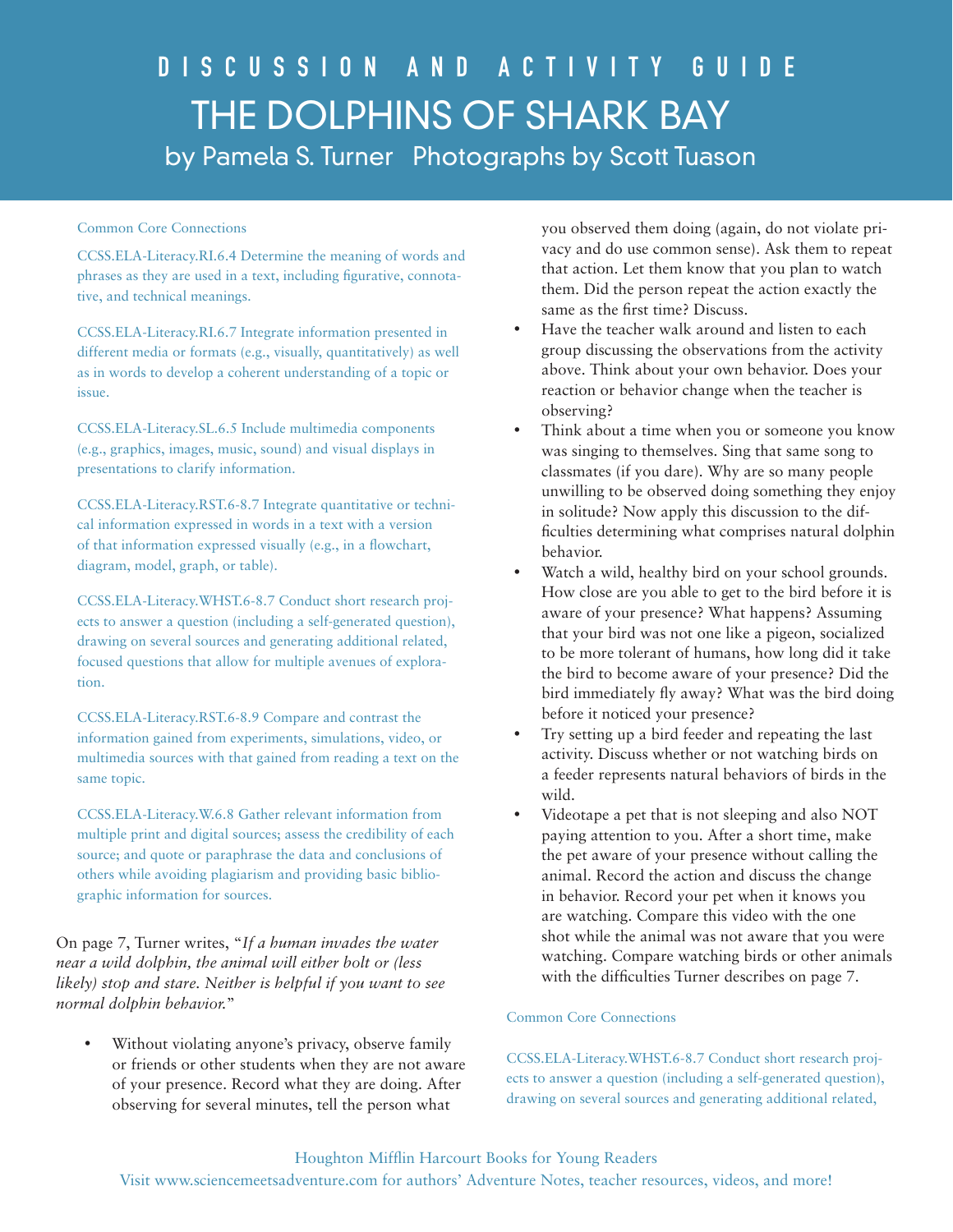focused questions that allow for multiple avenues of exploration.

CCSS.ELA-Literacy.SL.6.1a Come to discussions prepared, having read or studied required material; explicitly draw on that preparation by referring to evidence on the topic, text, or issue to probe and reflect on ideas under discussion.

CCSS.ELA-Literacy.RST.6-8.9 Compare and contrast the information gained from experiments, simulations, video, or multimedia sources with that gained from reading a text on the same topic.

Human interactions with animals often create unintended consequences that are harmful to the animals and the environment. We read on page 14: "*Away from the beach, they acted like normal mother-calf pairs—except that beach-fed mothers sometimes approached fishing boats to beg. At the Monkey Mia beach, however, their behavior changed. Instead of hunting, nursing their calves, or protecting them from sharks, the mothers spent hours obsessively begging. Fat moms didn't necessarily raise well-fed calves, and the calves of beach-fed mothers didn't learn the foraging skills they needed to survive. Tourists assumed that their fish handouts were helpful. Instead, Monkey Mia's baby dolphins starved in a stew of good intentions.*"

- Debate whether or not humans should feed birds, have rules against feeding squirrels, or put whales in places such as Sea World.
- Include in the debate above scenarios including endangered animals like cetaceans or have a separate debate involving just these animals. Should the park rangers at Monkey Mia even feed the five adult females, as mentioned on page 17?

On page 11, Turner describes the way that Professor Altmann changed the way researchers view animals in the wild. "A scientist trying to record animal behavior must make decisions, especially when observing animals mingling in a social group. Which ones should be observed? Which actions should be recorded?"

Brainstorm with your students what kinds of organisms the class could observe in an outdoor

area, such as a field or empty lot or wilderness area (whichever matches your school environment). Make predictions for what animals will be there and what these animals will do. Then move outside and generate a list of animals found in a set amount of time (at least five minutes). Make sure students add questions to the end of each entry about something they observe. Generate with the students a procedure for which animals to observe, what to observe, and when to observe these animals daily for the next several weeks.

- Create a field book for animal observations, stressing the importance of dates, drawing, and description. The American Museum of Natural History has good information about field journals here: www. amnh.org/explore/curriculum-collections/biodiversity-counts/what-is-biodiversity/doing-scienceresearchers-and-exhibition-staff-talk-about-theirwork.-keeping-a-field-journal-1.
- • Using string or Hula-Hoops or natural markers, assign students a specific section of the outdoor area to monitor with a field journal. Make sure to map the site so the students are always observing the exact same location. For the next month (or longer), have students record their observations as regularly as time permits (ideally, on a daily basis). You may even wish to have students record the GPS coordinates for their specific location.
- Divide the class into groups and have certain groups specialize in a specific organism (in addition to their field journal work).
- Create a class booklet of the questions students have written. When appropriate, have these questions guide the next day's observations. Have other students use their own observations to formulate answers or theories concerning the questions.
- These activities above may also be used by students in outdoor areas of their own choosing (and assigned as homework or extra credit). Discuss with students whether a field journal could even be done in, say, the lunchroom.
- • Compare the class predictions before starting with what the class observes monthly (and at the end of the time period). What new predictions and hypotheses do the students have?

### Houghton Mifflin Harcourt Books for Young Readers Visit www.sciencemeetsadventure.com for authors' Adventure Notes, teacher resources, videos, and more!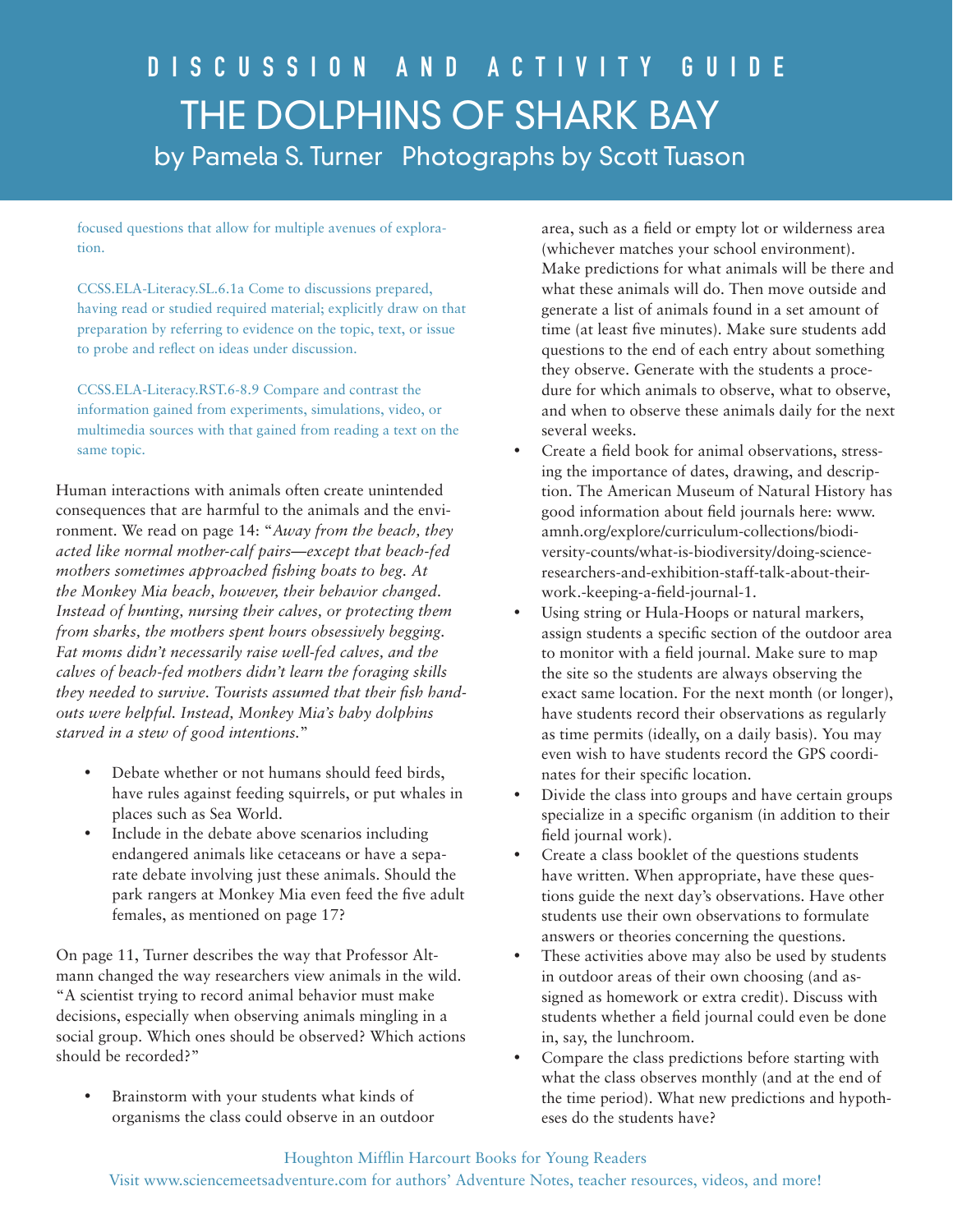#### **Common Core Connection**

CCSS.ELA-Literacy.W.6.10 Write routinely over extended time frames (time for research, reflection, and revision) and shorter time frames (a single sitting or a day or two) for a range of discipline-specific tasks, purposes, and audiences.

CCSS.ELA-Literacy.RST.6-8.3 Follow precisely a multistep procedure when carrying out experiments, taking measurements, or performing technical tasks.

CCSS.ELA-Literacy.RST.6-8.9 Compare and contrast the information gained from experiments, simulations, video, or multimedia sources with that gained from reading a text on the same topic.

CCSS.ELA-Literacy.RI.6.7 Integrate information presented in different media or formats (e.g., visually, quantitatively) as well as in words to develop a coherent understanding of a topic or issue.

On page 24 we read, *"Imagine being blindfolded. Three cups sit in front of you: one made of wood, one made of glass, and one made of brass. Someone taps each cup with a spoon. You can probably guess which is which by listening to the sound generated by the tapping.*"

- Test this in class. Move all the objects to various distances from the blindfolded student. How far away before it becomes too difficult to distinguish which is which?
- Do this again, but keep two items at one distance and one either closer or farther away. Have students guess which object is farther away or closer.
- Do a variation of this activity but switch the objects to items that are much more difficult to distinguish (ice, marbles, and dice, for example).
- What happens if we switch to water in identical cups but filled to different levels? Can students distinguish between different liquids? Can they tell which one is water, which one is cooking oil, which one is milk?

#### Common Core Connections

CCSS.ELA-Literacy.RST.6-8.3 Follow precisely a multistep procedure when carrying out experiments, taking measurements, or performing technical tasks.

On page 35 we read, "*At the moment, I'm Janet's newest student. She explains her two most important sampling methods: the survey and the focal follow. 'The survey is like a snapshot, and the focal follow is like a movie.'*"

- • Have several students take a picture of a friend (or have a friend or family member take a picture of you) at ten carefully recorded times of the day. Examine the pictures and attempt to put them in chronological order without looking at the time and dates of each picture. Have the class make predictions about what is happening in each of the ten picture sets.
- • Try this in class by having the teacher take a number of pictures from the beginning of class, middle, and end of class. If the pictures are mixed up, can the class put them back in the correct order? To show the difference between the survey and focal follow, videotape the class on the same day the teacher takes the pictures. Discuss the differences, especially the limitations of using a survey method. Is there a good reason for taking survey pictures to learn about animals? Keep in mind the earlier activities designed to show the problems inherent when animals know they are being observed.

### Common Core Connections

CCSS.ELA-Literacy.RST.6-8.3 Follow precisely a multistep procedure when carrying out experiments, taking measurements, or performing technical tasks.

CCSS.ELA-Literacy.RST.6-8.9 Compare and contrast the information gained from experiments, simulations, video, or multimedia sources with that gained from reading a text on the same topic.

CCSS.ELA-Literacy.RI.6.7 Integrate information presented in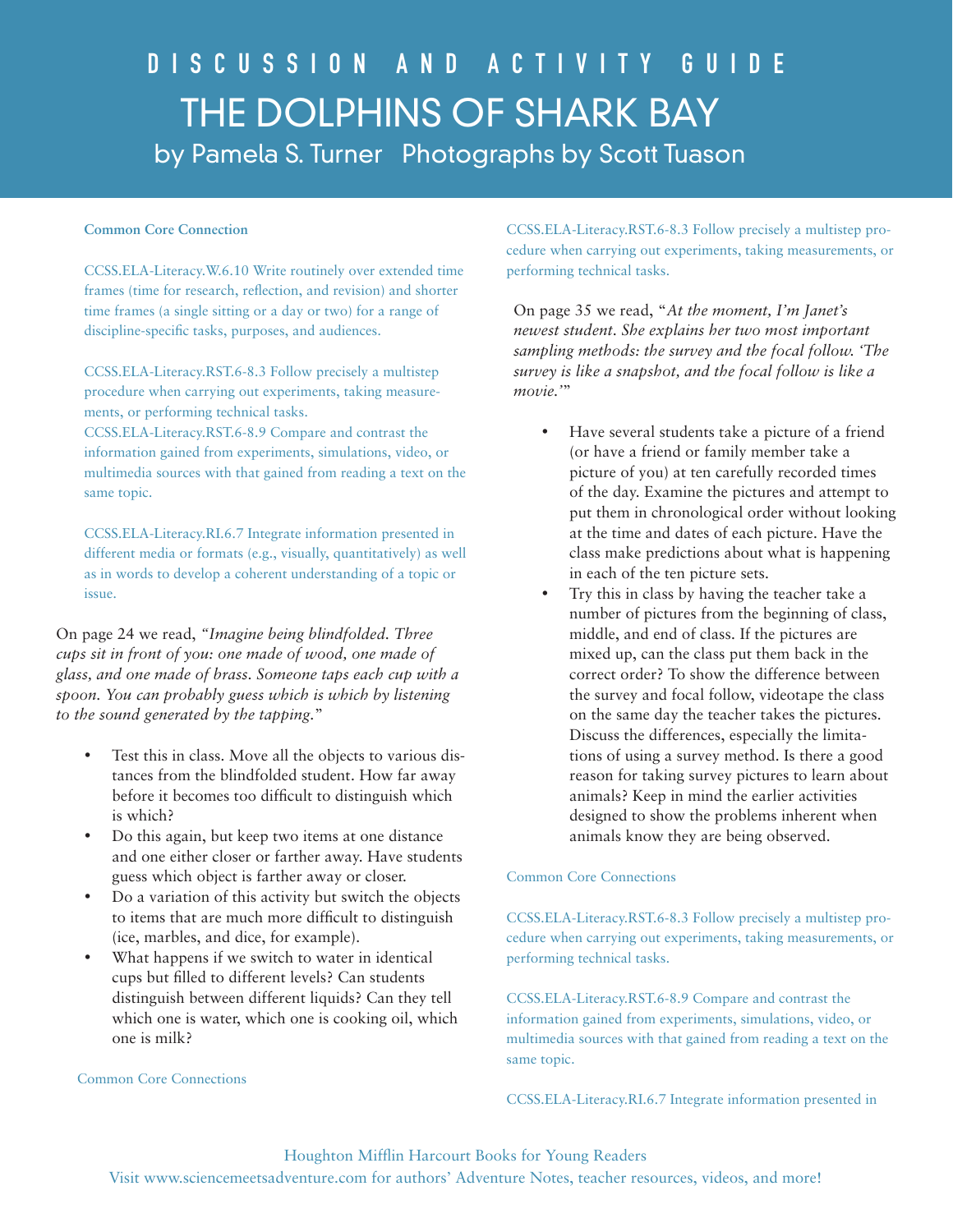## D i s c u s s i o n a n d a c t i v i t y G u i d e THE DOLPHINS OF SHARK BAY by Pamela S. Turner Photographs by Scott Tuason

different media or formats (e.g., visually, quantitatively) as well as in words to develop a coherent understanding of a topic or issue.

On page 22 we learn that the dolphin Dodger has a *"distinctively nicked and slightly tipsy dorsal fin."* Throughout the book, dorsal fins are used regularly to identify individual dolphins. Then on page 41, we read, "*Every dolphin also has a 'signature' whistle that it uses when separated from family or friends.*" This provides the scientists with two different ways to identify individual dolphins.

- Take close-up photographs of just the back of the head of each student. Make sure to identify each head with a letter or number code. Make sure to have an answer key for whom the head belongs. Make a slide show (or print out pictures) of all of the heads. Make sure the slide show is in a random order. Hand students a class list. Go through the photos and have the students assign the code letter or number for each head to one of the students in the class. Ideally, when the slide show is through, each student should have the entire class matched. Go through the slides again, but this time do the activity as a whole class activity or in groups. Then show the head that belongs to the student. Compare the results for doing the activity alone and in groups. Is this easier or harder with humans than with dolphins?
- Do this activity again, but insert heads that do NOT belong to anyone in the class.
- Do a variation of this activity but use footprints (barefoot).

### Common Core Connection

CCSS.ELA-Literacy.RST.6-8.3 Follow precisely a multistep procedure when carrying out experiments, taking measurements, or performing technical tasks.

On page 44 and 45 we see shark bites and sharks. We also read that dolphins regularly have encounters with sharks and survive. The caption on the bottom picture on page 44, for example, states, *"About three-fourths of all adult Shark Bay dolphins bear shark bite scars, a proportion twice as high as* 

*that of bottlenose dolphins living in other places."*

- Research the species of shark, in addition to tiger sharks, that live in Shark Bay. Present a poster or online show depicting each shark, showing its range, listing its diet, and evaluating the relative threat that the shark poses to the Shark Bay dolphins.
- • The book lists sharks and man made threats to Shark Bay bottlenose dolphins. What are the threats facing other species of dolphin, or bottlenose dolphins living in other places? Research a dolphin species or bottlenose population. Make a poster showing possible causes of mortality. Include a bar graph or a pie chart showing what your research suggests. In groups compare your posters and prepare a group poster. Can you find any data on mortality rates, especially for deaths caused by humans? What could be done to reduce man made causes of mortality?

Common Core Connection

CCSS.ELA-Literacy.RST.6-8.7 Integrate quantitative or technical information expressed in words in a text with a version of that information expressed visually (e.g., in a flowchart, diagram, model, graph, or table).

CCSS.ELA-Literacy.WHST.6-8.7 Conduct short research projects to answer a question (including a self-generated question), drawing on several sources and generating additional related, focused questions that allow for multiple avenues of exploration.

Several different dolphin-hunting methods are discussed throughout the book, including sponging.

- Describe each hunting method mentioned and speculate on the reason dolphins do and do not adopt each specific method.
- Prepare skits demonstrating each hunting method to young student complete with costumes and props.
- Write Rudyard Kipling–like "Just So Stories" explaining "How the Shark Bay Dolphin Found Its Sponge."

### Common Core Connection

Houghton Mifflin Harcourt Books for Young Readers Visit www.sciencemeetsadventure.com for authors' Adventure Notes, teacher resources, videos, and more!